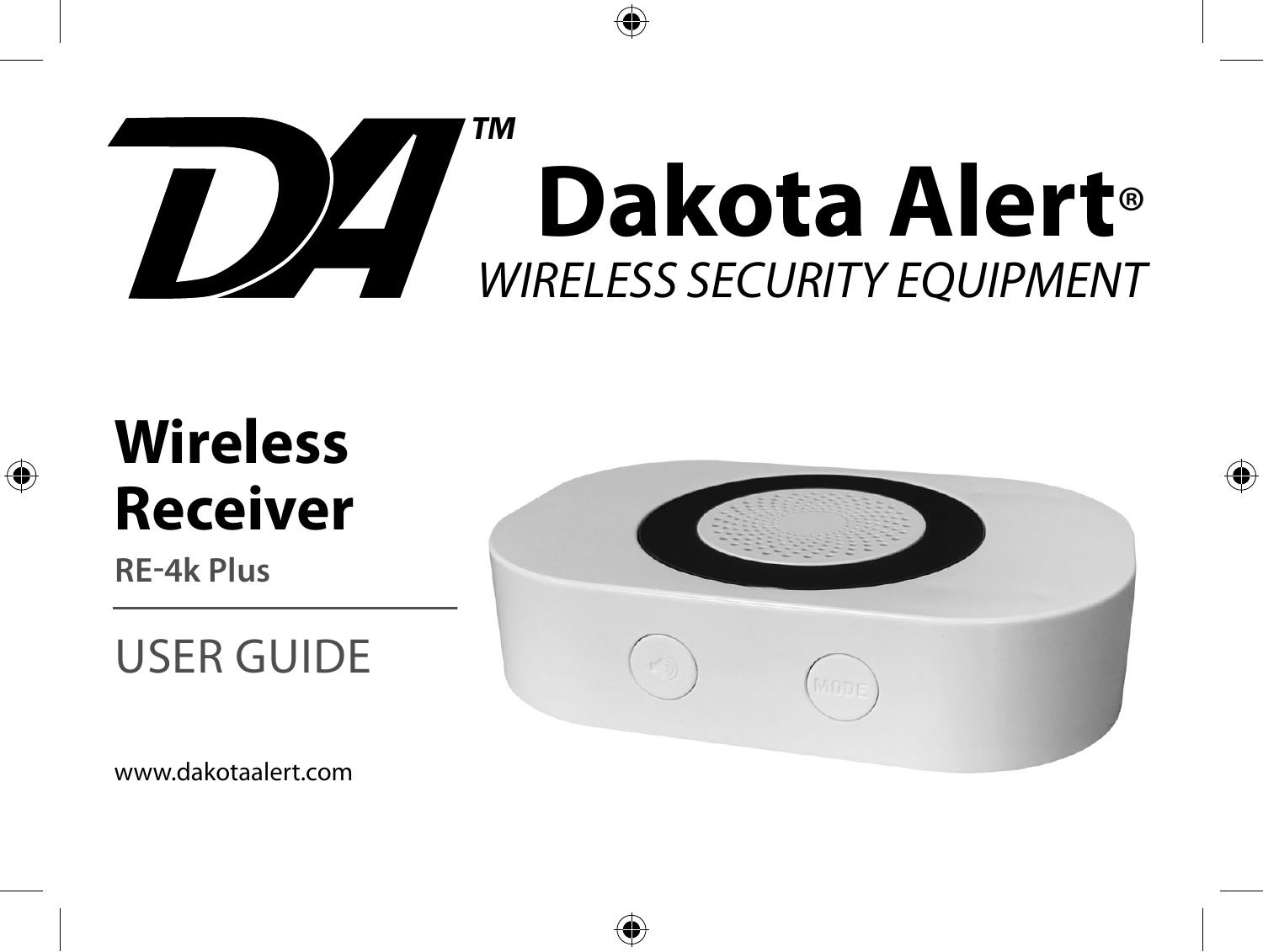#### **OVERVIEW**

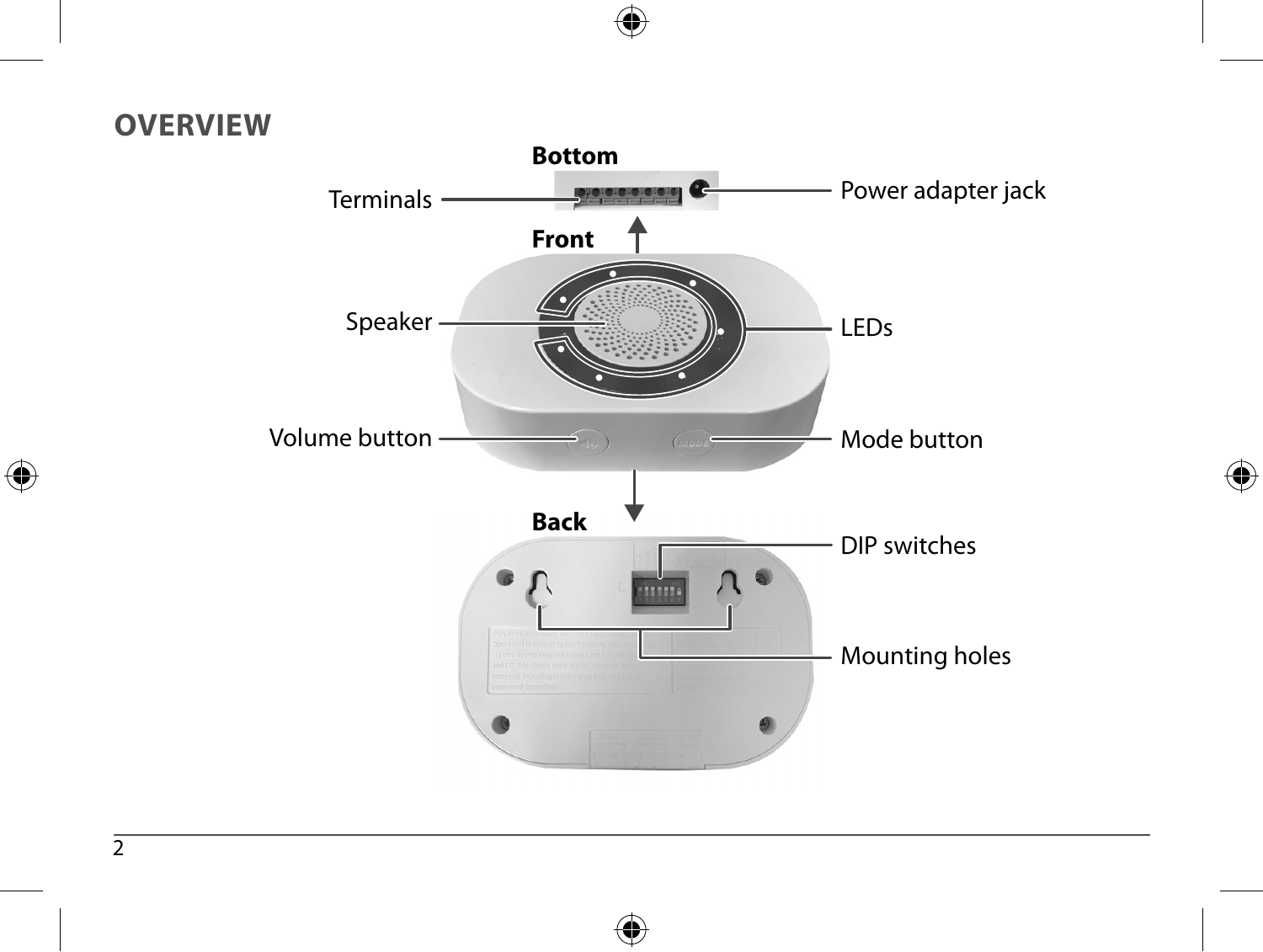#### **PACKAGE CONTENTS**

- RE-4k Plus receiver
- Power adapter
- User Guide

#### **POWERING YOUR RECEIVER**

- 1. Connect the power adapter to the jack in the bottom of the receiver.
- 2. Plug the power adapter into an AC outlet.

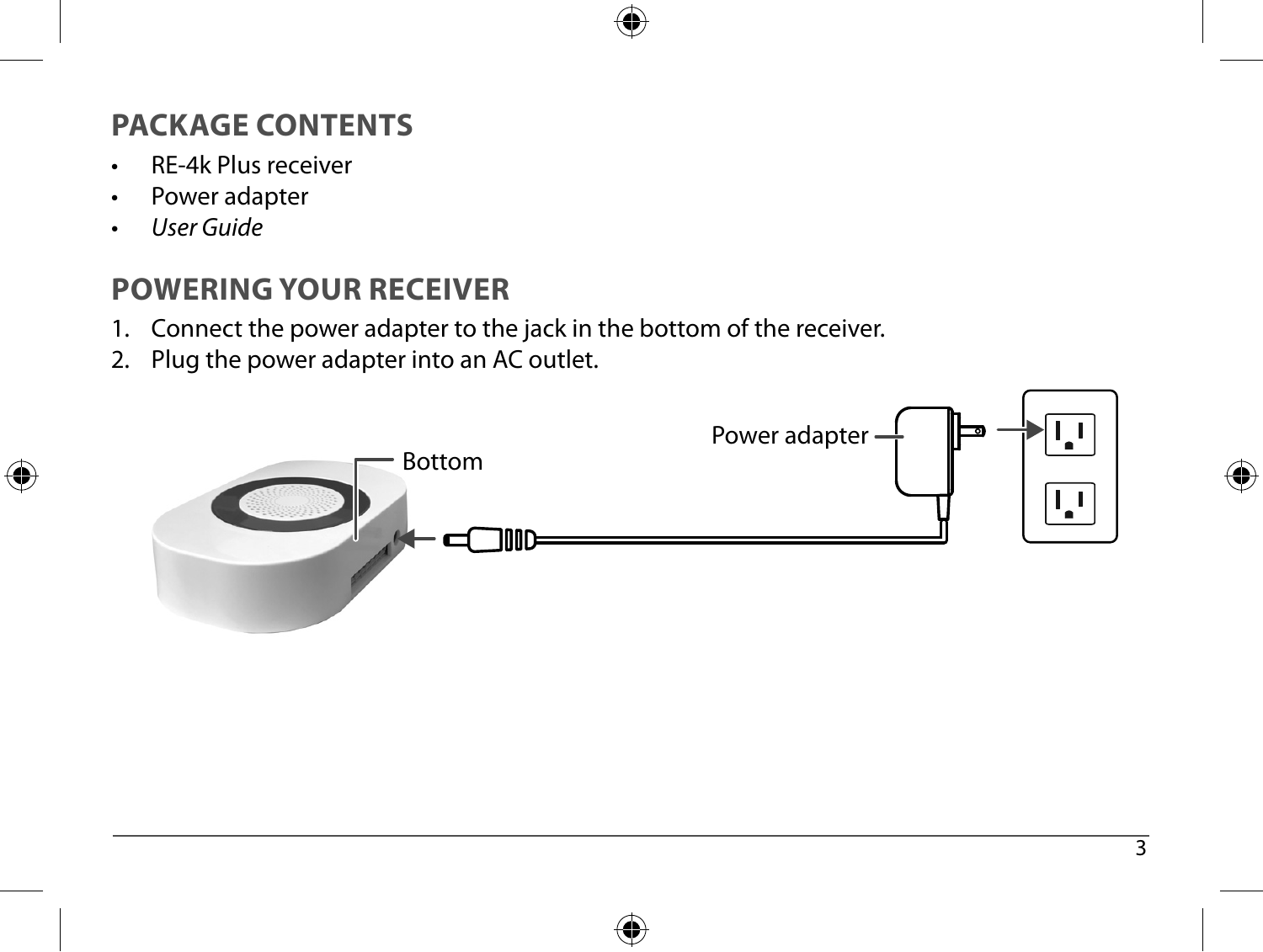### **SETTING UP YOUR RECEIVER**

"Basic Setup" lets you choose the tune and LED settings you want for Dakota Alert 4000 Series transmitters. In addition to tune and LED settings, "Advanced Setup" lets you set up exterior sensors using the Relay 1, Relay 2, and the 12 VDC terminals.

#### **BASIC SETUP**

*Note:* You can connect up to 16 Dakota Alert 4000 Series transmitters to your receiver.

1. Place your receiver and transmitter(s) next to each other.

*Note:* Be careful not to activate your transmitter until you select the tune you want. If you do accidentally activate the transmitter on the wrong tune, reselect a tune and reactivate the transmitter.

- 2. Press and hold the **MODE** button for three seconds until all LEDs flash and start blinking slowly.
- 3. Press the  $\blacktriangleleft\$  (volume) button repeatedly until you find the tune you want to sound when a transmitter is activated.

| Ding Dong (high) |   | Alarm/Siren          | q  | <b>William Tell</b> |    | Beep (high)               |
|------------------|---|----------------------|----|---------------------|----|---------------------------|
| Ding Dong (low)  |   | Coo Coo Clock        | 10 | Canon in D          | 14 | Beep (low)                |
| Westminster      |   | <b>Bird Chirping</b> |    | Morning             |    | Beep, Beep                |
| <b>Fur Elise</b> | 8 | Twinkle<br>Twinkle   |    | Toreador<br>March   | 16 | Beep, Beep,<br>Beep, Beep |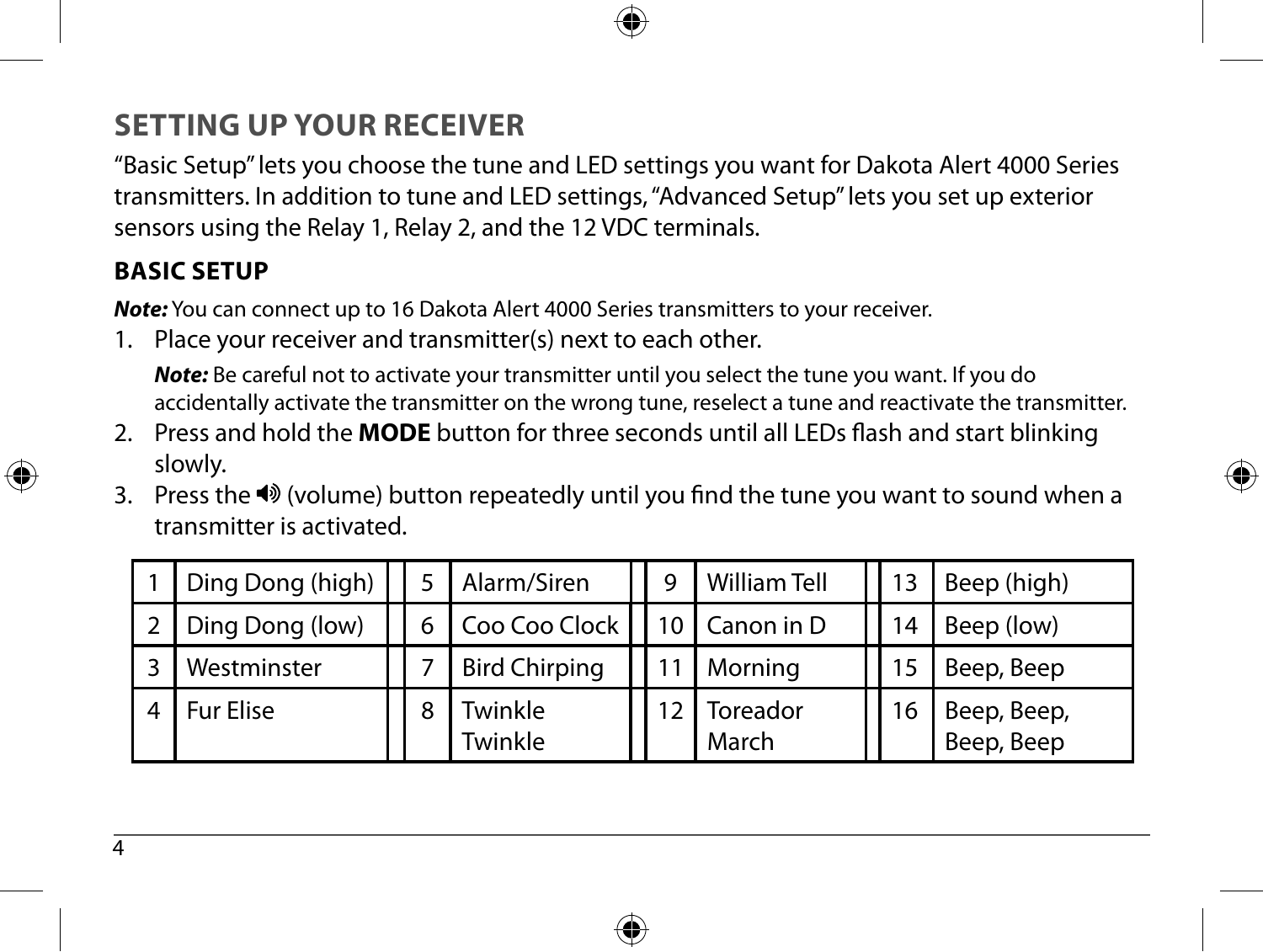4. After you choose a tune, activate the transmitter (for example, press its button or wave your hand over its motion sensor). The receiver emits a short beep to confirm the transmitter has been coded.

*Note:* If you accidentally activate the transmitter on the wrong tune, press the  $\blacktriangleleft$  (volume) button to reselect a tune and reactivate the transmitter.

- 5. If you are coding more than one transmitter, repeat steps 3–4.
- 6. After your transmitter(s) are coded, press and hold the **MODE** button until the LEDs stop flashing.
- 7. To test the transmitter tune, activate the transmitter. You'll hear the selected tune through your receiver and the LEDs will flash.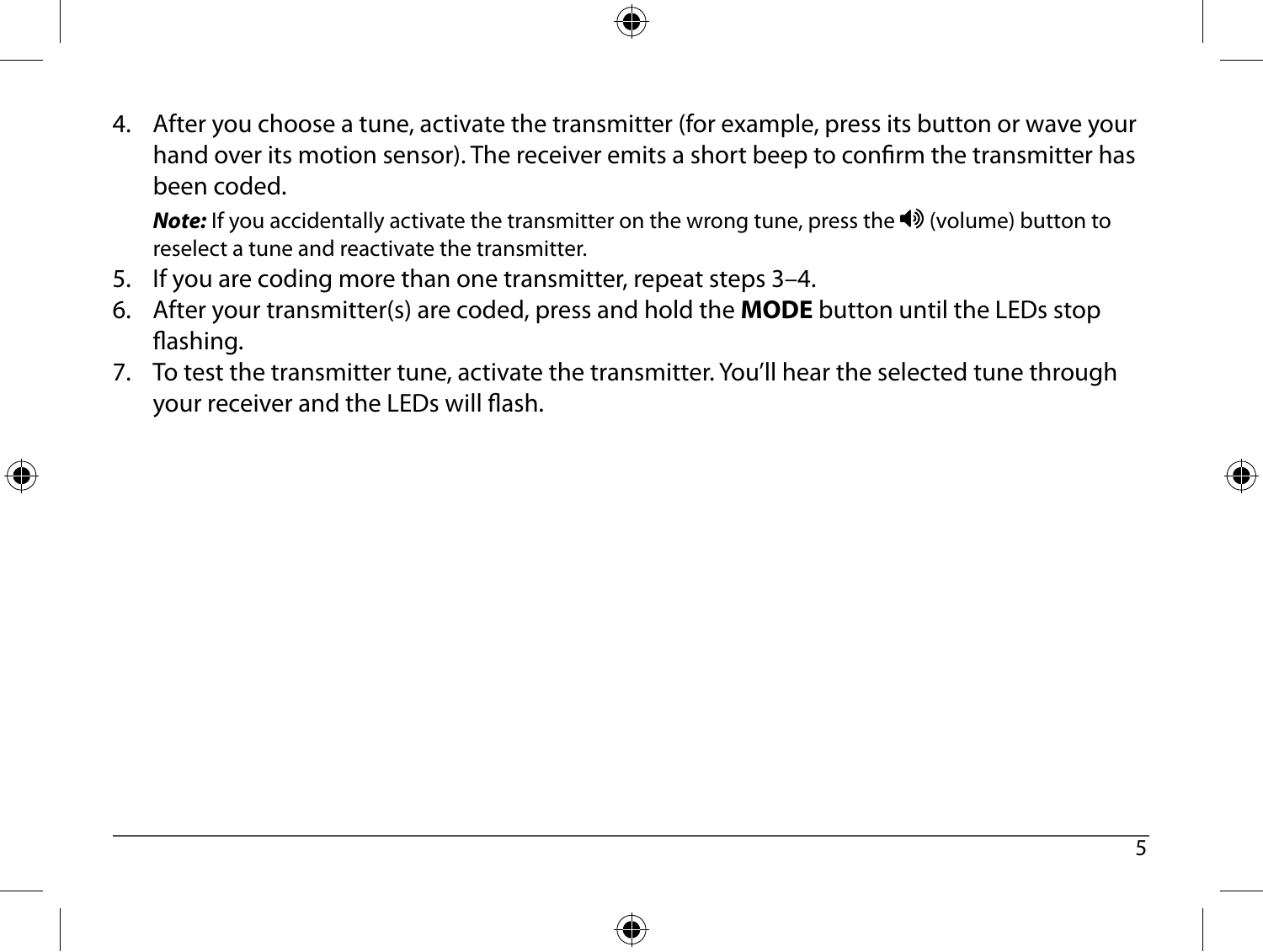#### **ADVANCED SETUP**

*Note:* You can connect up to 16 Dakota Alert 4000 Series transmitters to your receiver. Each transmitter can be set to independently sound a tune, flash the LED, or control the 12VDC output and relay outputs for the selected time.

1. Place your receiver and transmitter(s) next to each other.

*Note:* Be careful not to activate your transmitter until you select the tune you want. If you do accidentally activate the transmitter on the wrong tune, reselect a tune and reactivate the transmitter.

- 2. Press and hold the **MODE** button for three seconds until all LEDs flash and start blinking slowly.
- 3. Set the DIP switches to control the actions when a signal is received:

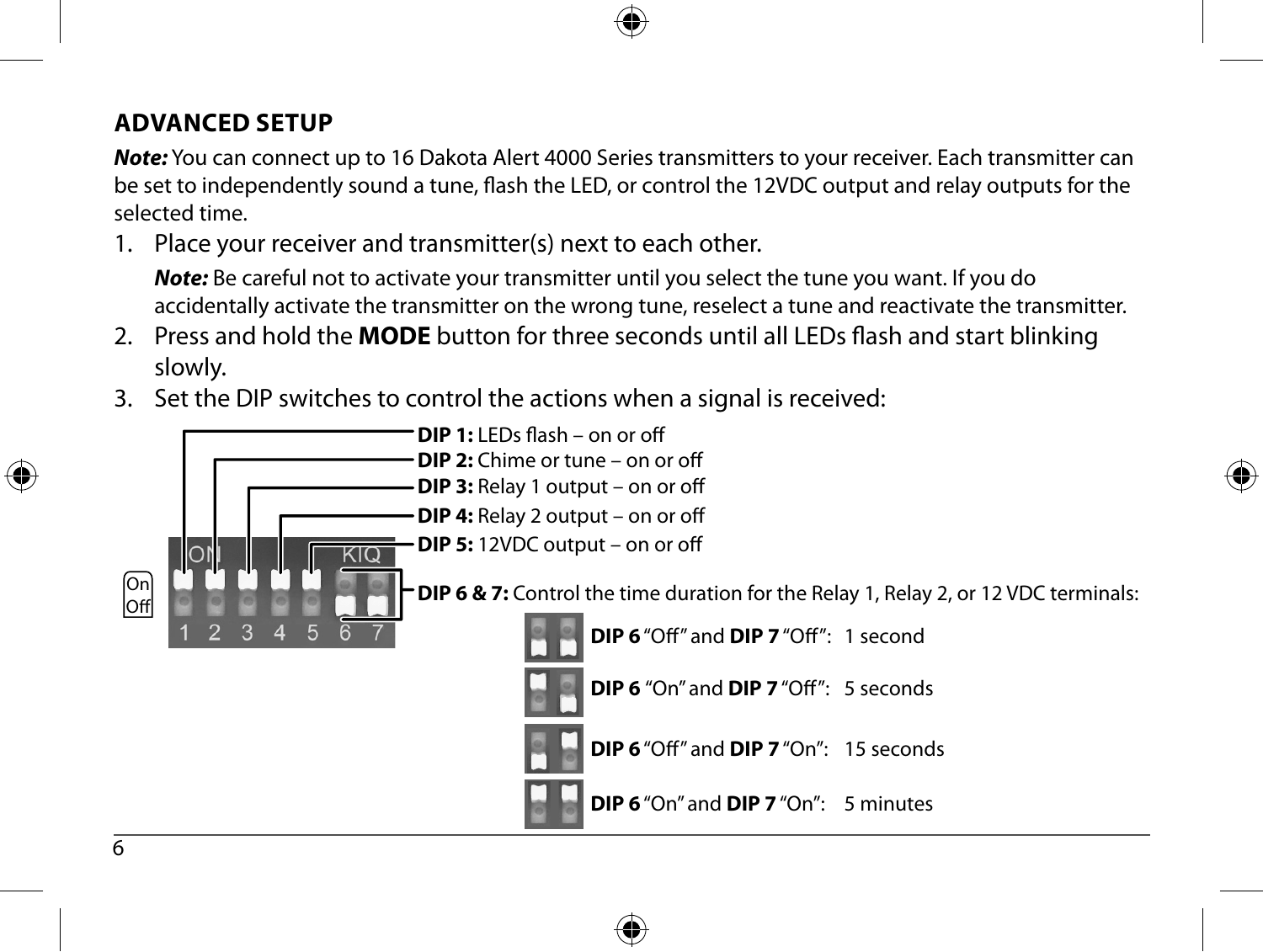4. Press the  $\blacktriangleleft\$  (volume) button repeatedly until you find the tune you want to sound when a transmitter is activated.

| Ding Dong (high) |   | Alarm/Siren          |  | <b>William Tell</b> | 13 | Beep (high)               |
|------------------|---|----------------------|--|---------------------|----|---------------------------|
| Ding Dong (low)  |   | Coo Coo Clock        |  | 10   Canon in D     | 14 | Beep (low)                |
| Westminster      |   | <b>Bird Chirping</b> |  | Morning             | 15 | Beep, Beep                |
| <b>Fur Elise</b> | 8 | Twinkle<br>Twinkle   |  | Toreador<br>March   | 6  | Beep, Beep,<br>Beep, Beep |

5. After you choose a tune and set the DIP switches to control the outputs, activate the transmitter (for example, press its button or wave your hand over its motion sensor). The receiver emits a short beep to confirm the transmitter has been coded.

*Note:* If you accidentally activate the transmitter on the wrong tune, press the <sup>■</sup> (volume) button to reselect a tune and reactivate the transmitter.

- 6. If you are coding more than one transmitter, repeat steps 3–5.
- 7. After you have coded your transmitter(s), press and hold the **MODE** button until the LEDs stop flashing.
- 8. To test your transmitter tune and outputs, activate the transmitter. You'll hear the selected tune, the LEDs will flash for 15 seconds, and the relay and voltage outputs will activate (if these options are programmed).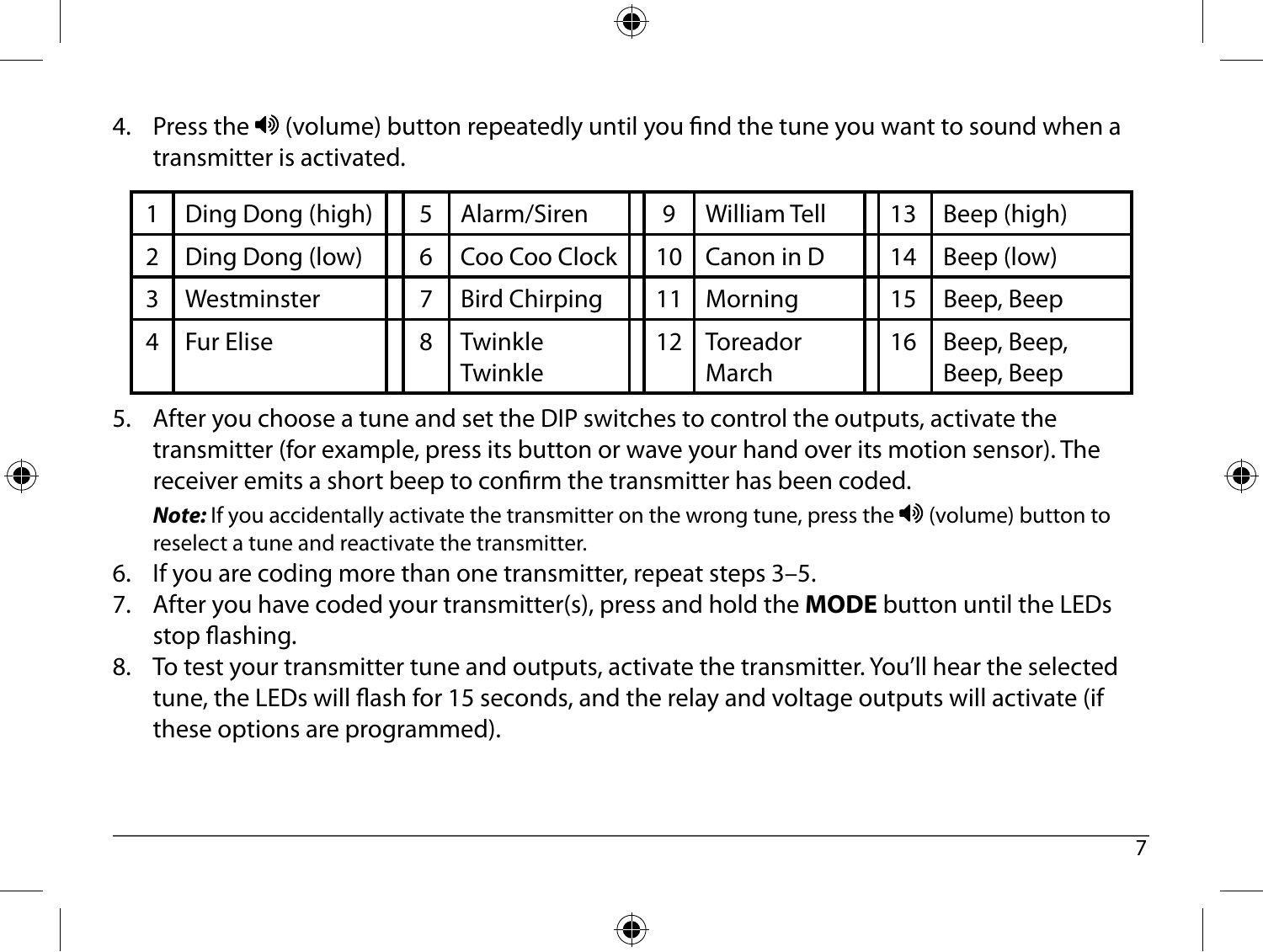#### **CONNECTING WIRES TO THE TERMINALS**

The RE-4k Plus receiver has two relay outputs (NO, COM, NC) and a 12 VDC (+ and –) output terminal.



1. To connect lead wires to the terminals, strip off 3/8" (10 mm) of insulation from the end of the wire.

*Note:* The terminals work with wire gauges from 22 to 16 AWG (low voltage only).

- 2. With a small screwdriver, press the orange button to open the terminal.
- 3. Insert the bare end of the wire into the terminal opening, then release the orange button. The terminal clamps down on the wire.
- 4. Pull gently on the wire to make sure that your connection is secure.

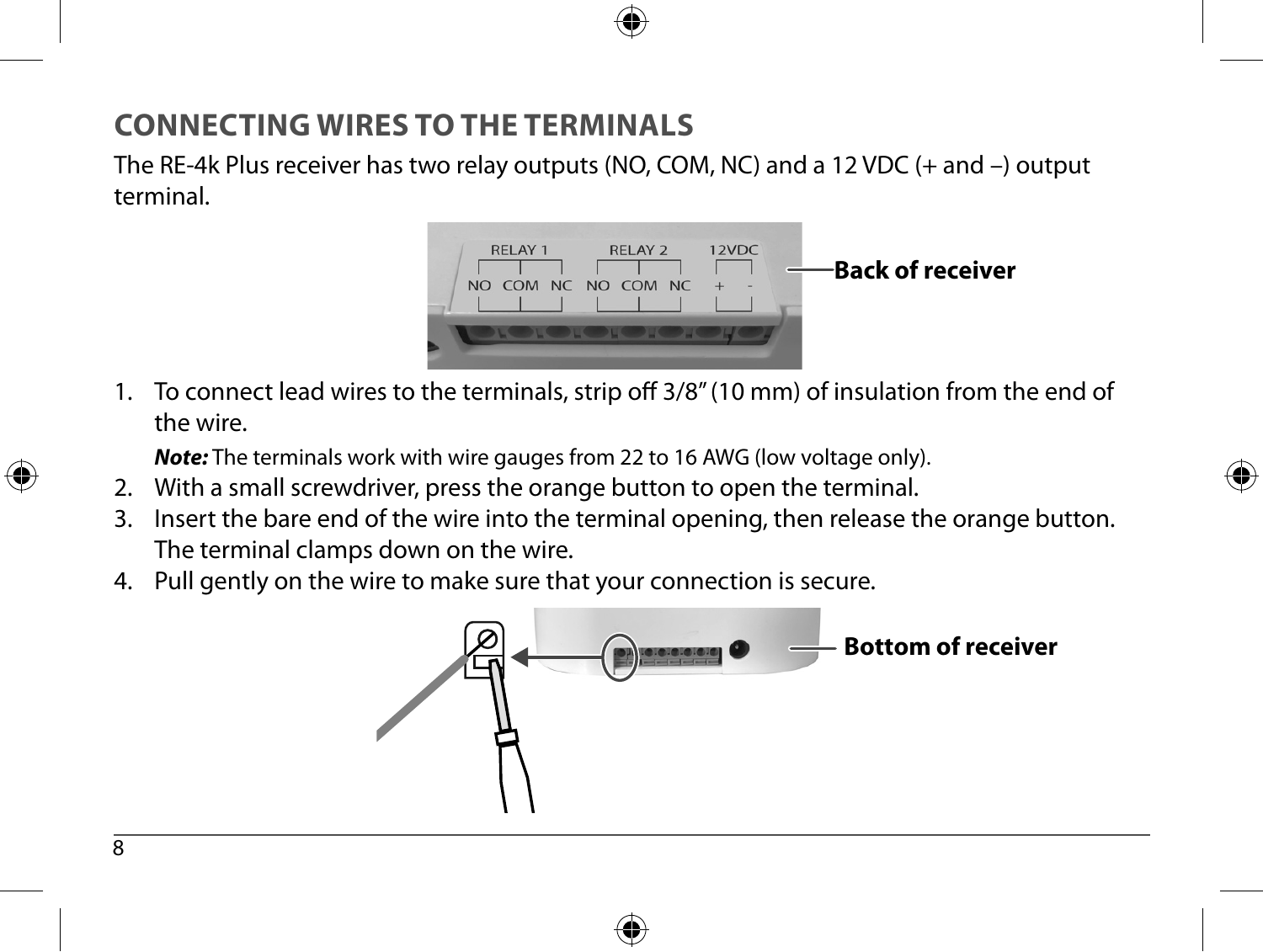#### **ADJUSTING THE VOLUME**

Press the (volume) button repeatedly to adjust the volume (four levels and off). The LEDs show the volume level for four seconds.

#### **LOW BATTERY INDICATOR**

If the RE-4k Plus receiver plays your transmitter's tune twice and the LED blinks slowly for ten minutes after the transmitter is activated, your sensor's battery is low. Replace the battery.

#### **CANCELLING OUTPUT SIGNALS**

After the RE-4k Plus receives a signal, the relay and voltage outputs activate, the chime sounds, and the LED flashes for 15 seconds. If you want to stop these actions after they have started, briefly press the **MODE** button. The receiver resets and is ready to be activated again.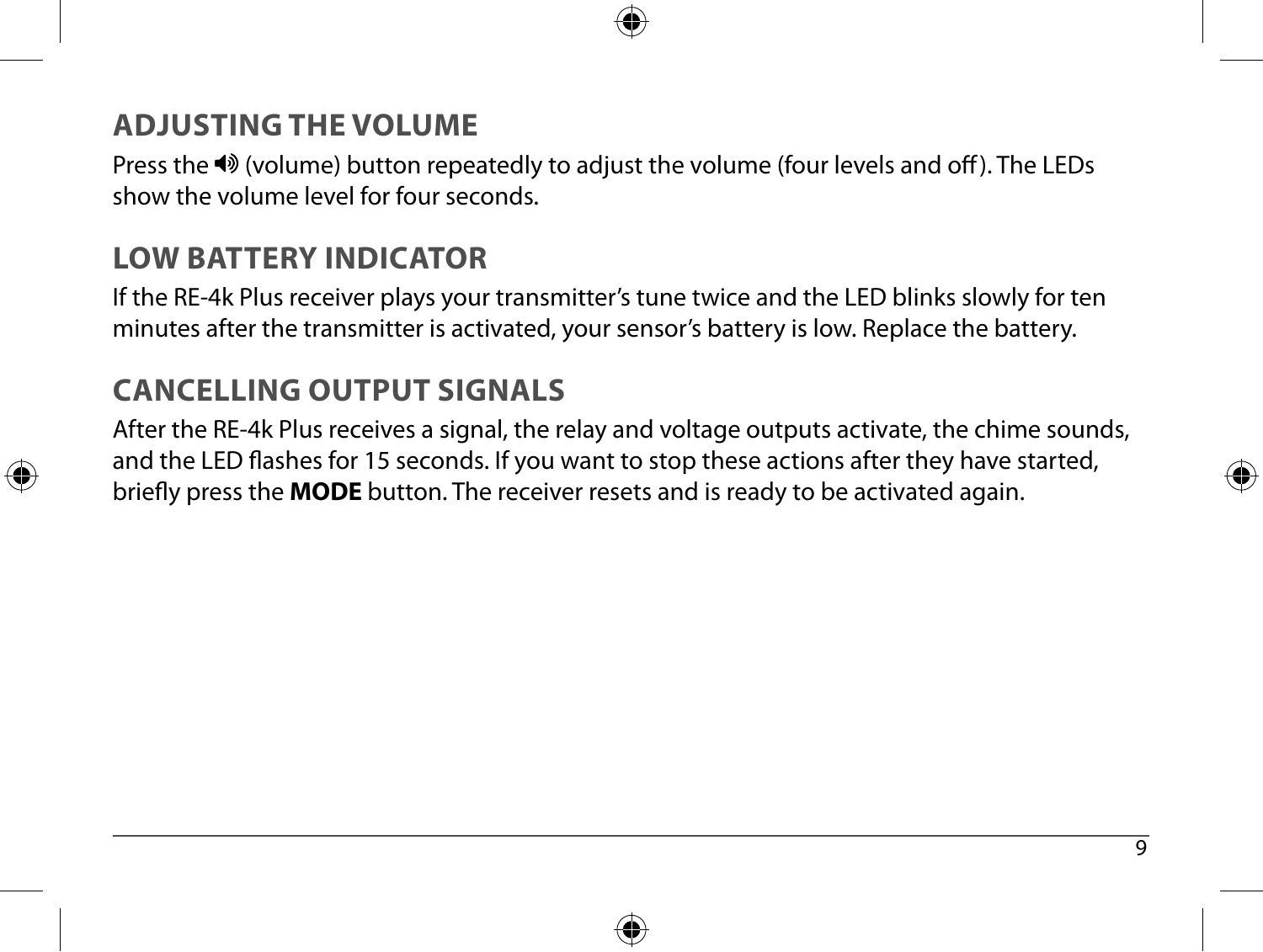## **DELETING ALL SENSORS**

- 1. Press and hold the **MODE** button for three seconds until the LEDs flash slowly.
- 2. Press and hold the **MODE** and  $\triangleleft \sqrt[3]{}$  (volume) buttons again for five seconds. The four lights flash quickly, then turn off. The receiver is reset, and all codes are deleted.

*Note:* To recode transmitters to the receiver, see "Basic Setup" or "Advanced Setup."



#### **MOUNTING THE RECEIVER**

Attach two screws (not included) or nails to your wall 2.6 inches (6.7 cm) apart, then hang your receiver.

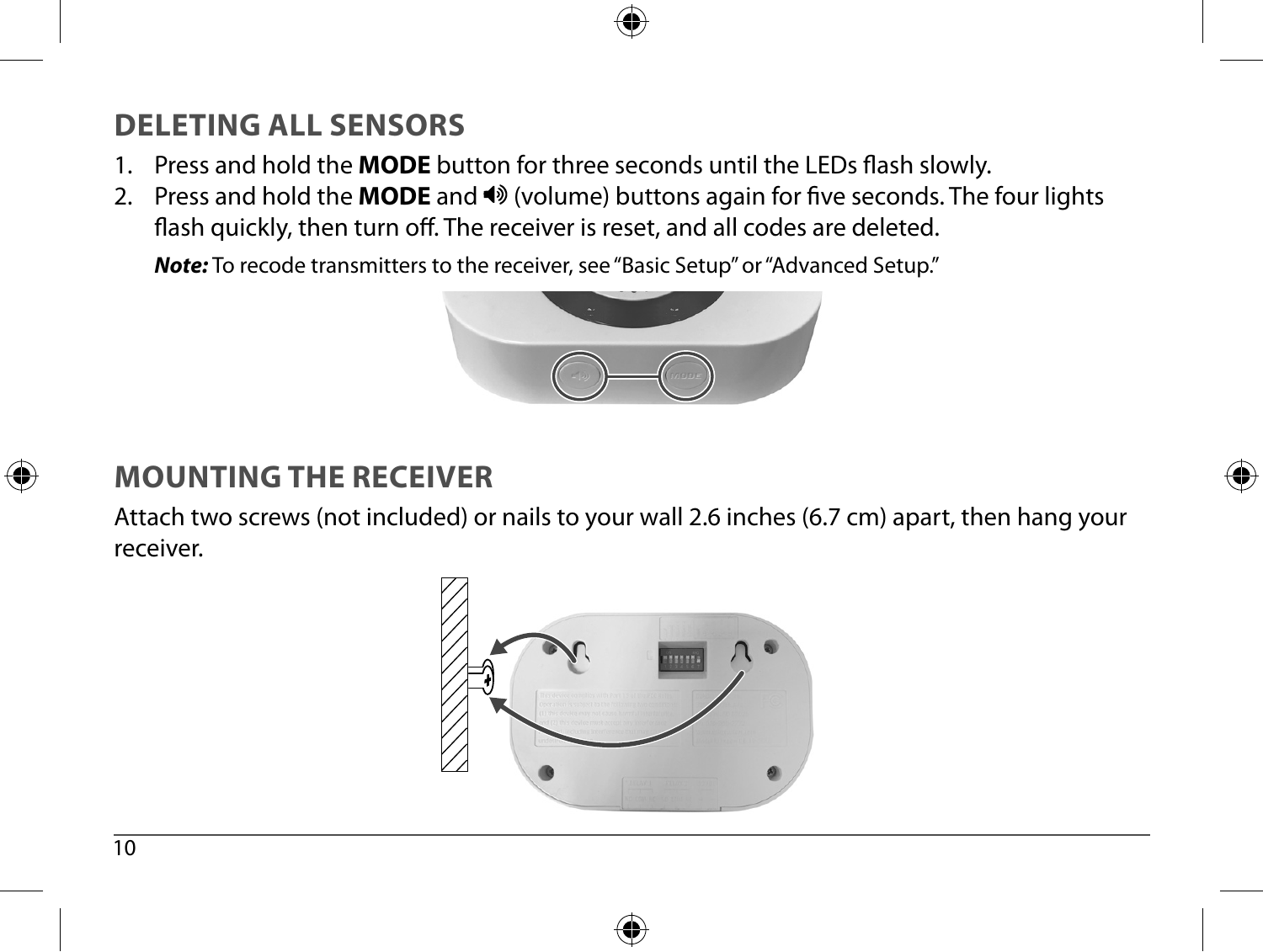#### **SPECIFICATIONS**

- **Power supply:** 12 VDC, 500 mA
- **Wireless range:** up to 1 mi. (1.6 km)\*
- **Dimensions:**  $5 \times 3.3 \times 1.3$  in. (12.7  $\times 8.3 \times 3.2$  cm)
- **Operating frequencies:** 433 MHz

\*Actual range will vary depending on local terrain and obstructions.

#### **TECH SUPPORT**

If you have problems using this product after reading this manual, please contact us. You can reach us by phone at 605-356-2772 from 8:30 AM to 5:00 PM Monday through Friday (Central Standard Time). We will be happy to answer your questions and help you in any way we can.

#### **WARRANTY**

Dakota Alert warrants this product to be free of defects in materials and workmanship for a period of one year from the date of purchase. This warranty does not cover damage resulting from accident, abuse, act of God, or improper operation. If this product does become defective, simply return it to Dakota Alert. Please include a note describing the troubles along with your name and return address as well as the original sales receipt. If the product is covered under the warranty it will be repaired or replaced at no charge. If it is not covered by the warranty, you will be notified of any charges before work is done.